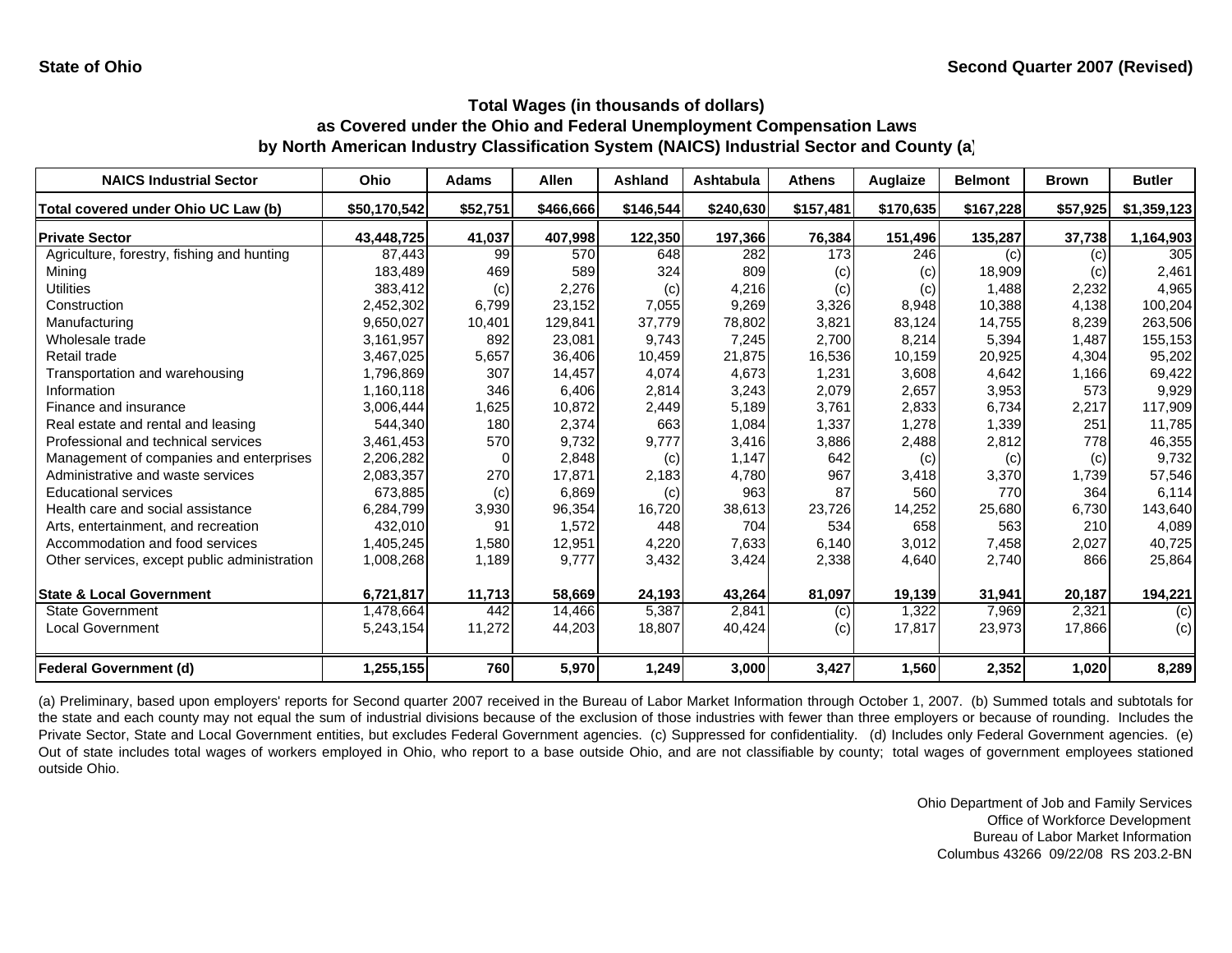| <b>NAICS Industrial Sector</b>               | Carroll  | Champaign | <b>Clark</b> | <b>Clermont</b> | <b>Clinton</b> | Columbiana | <b>Coshocton</b> | Crawford  | Cuyahoga    | <b>Darke</b> |
|----------------------------------------------|----------|-----------|--------------|-----------------|----------------|------------|------------------|-----------|-------------|--------------|
| Total covered under Ohio UC Law (b)          | \$42,825 | \$85,163  | \$395,371    | \$531,737       | \$258,612      | \$227,497  | \$94,755         | \$108,375 | \$7,946,050 | \$134,038    |
| <b>Private Sector</b>                        | 34,697   | 68,843    | 336,998      | 462,904         | 227,962        | 190,567    | 81,878           | 91,988    | 6,989,990   | 116,186      |
| Agriculture, forestry, fishing and hunting   | 204      | 589       | 4,711        | (c)             | 97             | 505        | 492              | 963       | 1,594       | 3,610        |
| Mining                                       | (C)      | (c)       | (c)          | (c)             | (c)            | 2,677      | 1,960            | (c)       | 4,021       | (c)          |
| Utilities                                    | (c)      | (c)       | 1,929        | 9,359           | (c)            | 1,858      | 7,005            | (c)       | 29,057      | 566          |
| Construction                                 | 1,872    | 2,751     | 12,667       | 35,456          | 2,409          | 10,778     | 3,015            | 3,288     | 300.614     | 8,320        |
| Manufacturing                                | 13,862   | 37,675    | 85,741       | 99,171          | 48,605         | 57,104     | 32,350           | 41,484    | 1,102,750   | 40,900       |
| Wholesale trade                              | 1,526    | 2,469     | 19,326       | 35,282          | 9,819          | 9,634      | 1,572            | 4,759     | 600,209     | 6,179        |
| Retail trade                                 | 4,580    | 6,067     | 33,794       | 58,824          | 9,750          | 22,057     | 5,765            | 7,427     | 415,370     | 9,944        |
| Transportation and warehousing               | 2,835    | 1,123     | 19,531       | 13,535          | 121,489        | 10,141     | 2,571            | 1,490     | 230,117     | 9,688        |
| Information                                  | 352      | 794       | 3,050        | 25,683          | 2,372          | 1,402      | 819              | 610       | 238,040     | 820          |
| Finance and insurance                        | 571      | 2,039     | 19,253       | 51,440          | 5,881          | 7,293      | 2,005            | 5,809     | 716,698     | 5,883        |
| Real estate and rental and leasing           | 226      | 422       | 3,135        | 6,900           | 1,260          | 1,215      | 307              | 421       | 123,940     | 713          |
| Professional and technical services          | 420      | 1,708     | 10,213       | 26,130          | 1,741          | 4,755      | 1,536            | 3,763     | 703,483     | 5,138        |
| Management of companies and enterprises      | (c)      | (c)       | (c)          | 4,334           | 3,037          | 1,734      | 350              | (c)       | 398,043     | (c)          |
| Administrative and waste services            | 423      | 1,288     | 8,311        | 16,595          | 3,846          | 8,934      | 4,853            | 1,056     | 350,259     | 3,967        |
| <b>Educational services</b>                  | (c)      | (c)       | 7,469        | 2,260           | (c)            | 1,167      | 120              | (c)       | 166,784     | 193          |
| Health care and social assistance            | 4,042    | 5,380     | 64,984       | 43,550          | 8,741          | 36,031     | 13,522           | 14,475    | 1,125,396   | 14,131       |
| Arts, entertainment, and recreation          | 239      | 311       | 1,659        | 3,276           | 391            | 746        | 452              | 199       | 133,273     | 650          |
| Accommodation and food services              | 1,174    | 2,911     | 13,879       | 19,252          | 4,046          | 6,778      | 1,659            | 2,931     | 193,979     | 2,796        |
| Other services, except public administration | 899      | 1,193     | 13,535       | 11,559          | 2,039          | 5,759      | 1,526            | 1,599     | 156,362     | 2,622        |
| <b>State &amp; Local Government</b>          | 8,128    | 16,320    | 58,373       | 68,833          | 30,650         | 36,930     | 12,876           | 16,386    | 956,060     | 17,852       |
| <b>State Government</b>                      | 327      | 717       | 2,735        | 5,206           | 1,453          | 3,273      | 489              | 1,284     | 67,628      | 412          |
| <b>Local Government</b>                      | 7,800    | 15,603    | 55,638       | 63,627          | 29,197         | 33,657     | 12,387           | 15,102    | 888,432     | 17,440       |
| <b>Federal Government (d)</b>                | 495      | 821       | 9,502        | 4,872           | 2,795          | 8,462      | 1,214            | 941       | 282,005     | 1,364        |

(a) Preliminary, based upon employers' reports for Second quarter 2007 received in the Bureau of Labor Market Information through October 1, 2007. (b) Summed totals and subtotals for the state and each county may not equal the sum of industrial divisions because of the exclusion of those industries with fewer than three employers or because of rounding. Includes the Private Sector, State and Local Government entities, but excludes Federal Government agencies. (c) Suppressed for confidentiality. (d) Includes only Federal Government agencies. (e) Out of state includes total wages of workers employed in Ohio, who report to <sup>a</sup> base outside Ohio, and are not classifiable by county; total wages of government employees stationed outside Ohio.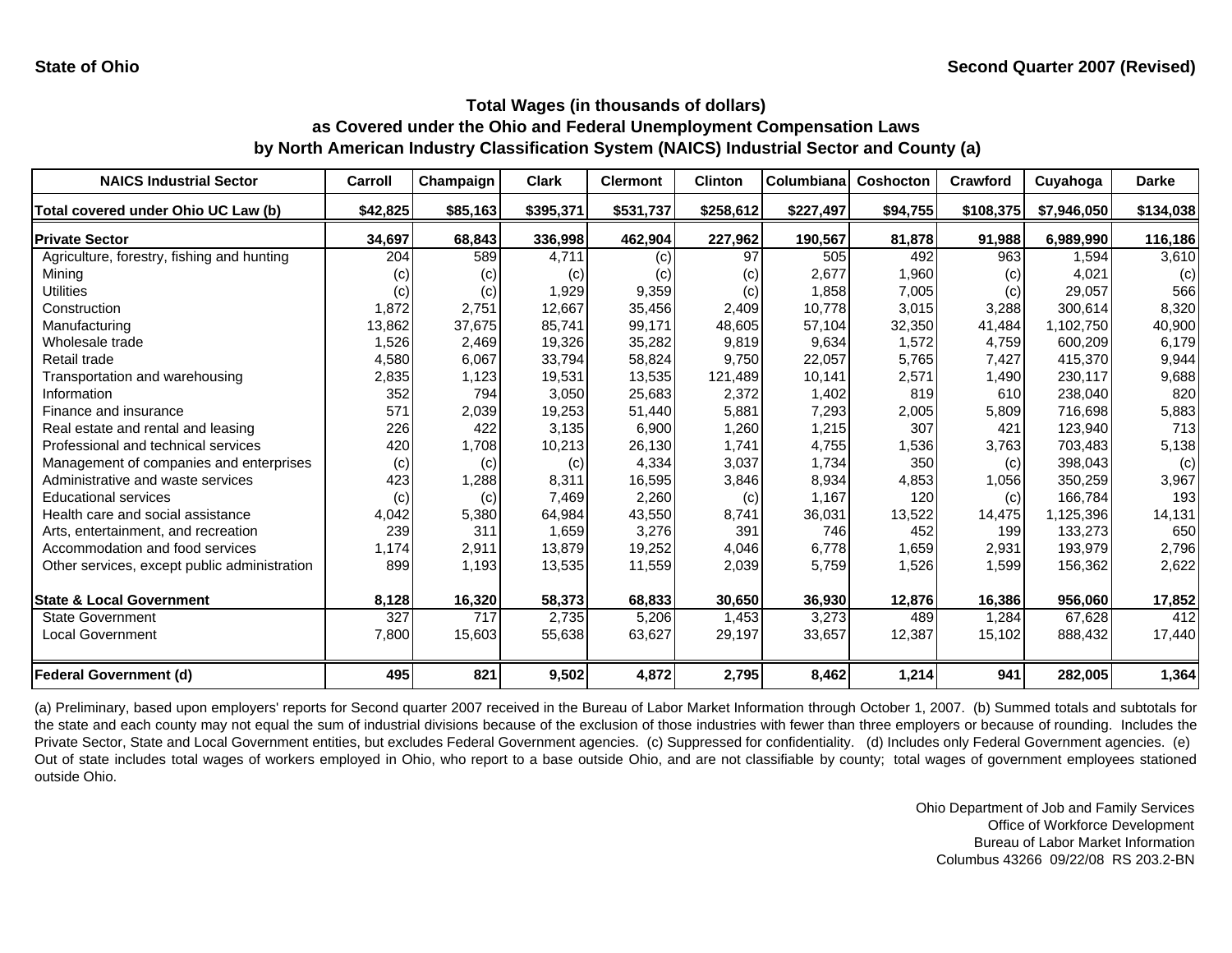| <b>NAICS Industrial Sector</b>               | <b>Defiance</b> | <b>Delaware</b> | <b>Erie</b> | <b>Fairfield</b> | <b>Fayette</b> | <b>Franklin</b> | <b>Fulton</b> | <b>Gallia</b> | Geauga    | Greene    |
|----------------------------------------------|-----------------|-----------------|-------------|------------------|----------------|-----------------|---------------|---------------|-----------|-----------|
| Total covered under Ohio UC Law (b)          | \$157,484       | \$733,908       | \$306,295   | \$298,369        | \$83,233       | \$7,023,434     | \$171,177     | \$108,841     | \$304,549 | \$505,100 |
| <b>Private Sector</b>                        | 139,820         | 657,602         | 256,190     | 223,614          | 69,788         | 5,943,156       | 149,807       | 93,012        | 268,482   | 409,290   |
| Agriculture, forestry, fishing and hunting   | 257             | 1,983           | 1,773       | 212              | 112            | 2,661           | 1,257         | 288           | 1,907     | 506       |
| Mining                                       |                 | 1,360           | (c)         | 97               | (c)            | 2,881           |               | (c)           | 975       | (c)       |
| Utilities                                    | 422             | 1,809           | (c)         | 2,801            | (c)            | 46,198          | (c)           | 14,443        |           | (c)       |
| Construction                                 | 4,619           | 33,988          | 11,192      | 19,365           | 2,840          | 312,181         | 10,873        | 12,606        | 23,344    | 18,356    |
| Manufacturing                                | 71,919          | 70,949          | 80,039      | 56,088           | 25,667         | 519,293         | 87,963        | 7,093         | 98,581    | 45,545    |
| Wholesale trade                              | 5,349           | 32,702          | 18,858      | 9,285            | 5,517          | 388,781         | 7,972         | 1,583         | 24,478    | 17,931    |
| Retail trade                                 | 14,562          | 55,401          | 25,301      | 32,137           | 11,797         | 480,634         | 8,795         | 7,692         | 25,184    | 51,968    |
| Transportation and warehousing               | 3,406           | 22,568          | 7,615       | 3,788            | (c)            | 396,031         | 2,475         | 3,019         | 5,528     | 6,398     |
| Information                                  | 2,475           | 19,455          | 3,086       | 2,366            | 531            | 236,940         | 898           | 804           | 1,535     | 15,674    |
| Finance and insurance                        | 6,879           | 68,646          | 6,146       | 7,609            | 3,455          | 683,046         | 3,383         | 2,929         | 7,775     | 22,166    |
| Real estate and rental and leasing           | 477             | 8,288           | 1,568       | 3,100            | 506            | 110.103         | 704           | 381           | 1,826     | 3,098     |
| Professional and technical services          | 2,041           | 212,219         | 7,794       | 9,388            | 780            | 660,192         | 1,763         | 1,011         | 10,786    | 117,884   |
| Management of companies and enterprises      | 1,043           | 12,037          | 531         | 2,957            | 0              | 459,236         | (c)           | 0             | 3,362     | 3,332     |
| Administrative and waste services            | 2,525           | 17,808          | 7,166       | 17,396           | 1.178          | 383,100         | 2,637         | 1,605         | 14.443    | 17,920    |
| <b>Educational services</b>                  | 1,756           | 11,837          | (c)         | 1,569            | 0              | 89,191          | (c)           | (c)           | 4,042     | 14,365    |
| Health care and social assistance            | 15,451          | 39,900          | 42,514      | 31,956           | 5,250          | 734,539         | 13,995        | 30,898        | 28,711    | 42,679    |
| Arts, entertainment, and recreation          | 364             | 9,812           | 17,057      | 1,527            | 155            | 41,512          | 1.173         | 168           | 2,565     | 2,162     |
| Accommodation and food services              | 3,803           | 25,783          | 17,740      | 13,332           | 2,984          | 225,210         | 2,566         | 2,681         | 6.687     | 21,340    |
| Other services, except public administration | 2,472           | 11,059          | 3,943       | 8,641            | 1,139          | 171,425         | 1,896         | 2,288         | 6,750     | 6,524     |
| <b>State &amp; Local Government</b>          | 17,664          | 76,305          | 50,105      | 74,755           | 13,445         | 1,080,278       | 21,370        | 15,829        | 36,067    | 95,810    |
| <b>State Government</b>                      | 1,275           | 13,103          | 10,552      | 7,683            | 517            | 535,540         | 1,812         | (c)           | 2,304     | 35,929    |
| <b>Local Government</b>                      | 16,389          | 63,203          | 39,553      | 67,072           | 12,928         | 544,738         | 19,557        | (c)           | 33,763    | 59,881    |
| <b>Federal Government (d)</b>                | 1,350           | 3,318           | 3,142       | 3,293            | 697            | 193,112         | 1,154         | 997           | 1,634     | 234,941   |

(a) Preliminary, based upon employers' reports for Second quarter 2007 received in the Bureau of Labor Market Information through October 1, 2007. (b) Summed totals and subtotals for the state and each county may not equal the sum of industrial divisions because of the exclusion of those industries with fewer than three employers or because of rounding. Includes the Private Sector, State and Local Government entities, but excludes Federal Government agencies. (c) Suppressed for confidentiality. (d) Includes only Federal Government agencies. (e) Out of state includes total wages of workers employed in Ohio, who report to <sup>a</sup> base outside Ohio, and are not classifiable by county; total wages of government employees stationed outside Ohio.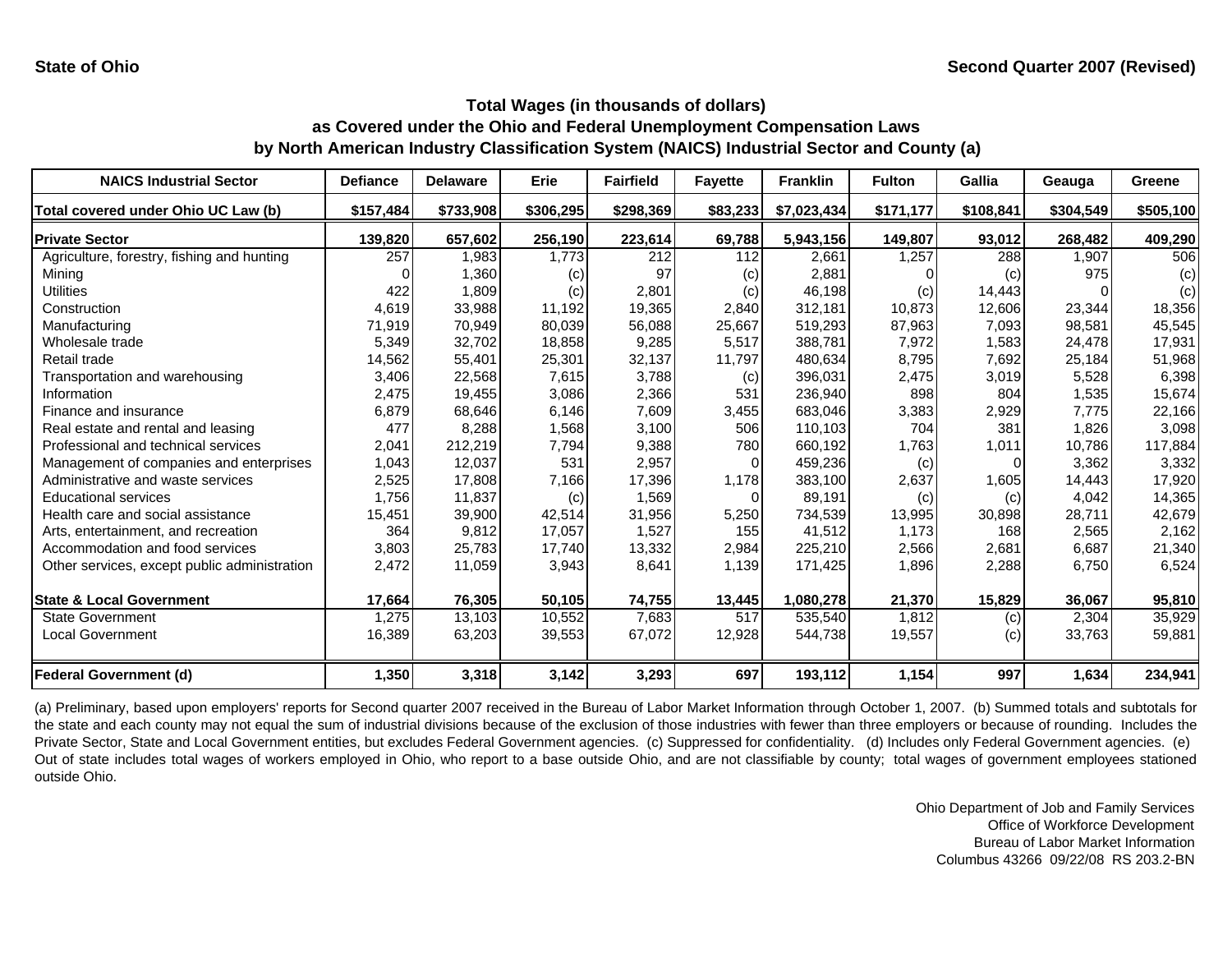| <b>NAICS Industrial Sector</b>               | <b>Guernsey</b> | Hamilton    | <b>Hancock</b> | <b>Hardin</b> | <b>Harrison</b> | Henry    | <b>Highland</b> | <b>Hocking</b> | <b>Holmes</b> | <b>Huron</b> |
|----------------------------------------------|-----------------|-------------|----------------|---------------|-----------------|----------|-----------------|----------------|---------------|--------------|
| Total covered under Ohio UC Law (b)          | \$105,375       | \$5,731,917 | \$420,769      | \$62,957      | \$23,637        | \$94,044 | \$84,387        | \$49,193       | \$121,085     | \$187,170    |
| <b>Private Sector</b>                        | 85,565          | 5,233,282   | 390,186        | 51,788        | 18,662          | 77,371   | 61,834          | 32,403         | 106,681       | 165,072      |
| Agriculture, forestry, fishing and hunting   | (C)             | 1,208       | (c)            | 619           | 97              | 430      | 136             | 173            | 1,257         | 2,618        |
| Mining                                       | 1,425           | 3,022       | (c)            |               | 3,624           |          | 673             | 1,536          | 1,232         | (c)          |
| <b>Utilities</b>                             | 615             | 22,170      | 1,503          | 744           | 86              | (c)      | 852             | (c)            | (c)           | (c)          |
| Construction                                 | 4,143           | 277,851     | 9.837          | 862           | 608             | 6,822    | 2,408           | 2,350          | 13,695        | 20,107       |
| Manufacturing                                | 29,467          | 843,004     | 128.040        | 22,563        | 5,764           | 38,181   | 21,079          | 10.710         | 48.823        | 70,703       |
| Wholesale trade                              | 3,082           | 413,319     | 11,077         | 2,844         | 1,201           | 2,613    | 1,789           | 808            | 4,187         | 7,429        |
| Retail trade                                 | 9,617           | 293,115     | 32,143         | 4,671         | 1,328           | 5,883    | 8,480           | 4,843          | 10,128        | 10,933       |
| Transportation and warehousing               | 1,988           | 124,018     | 24,305         | 812           | 731             | 6,809    | 1,907           | 734            | 4,262         | 8,988        |
| Information                                  | 960             | 140,017     | 3,780          | 527           | 185             | 1,228    | 2,830           | 343            | 634           | 2,417        |
| Finance and insurance                        | 2,243           | 376,443     | 8,141          | 1,485         | 480             | 2,622    | 5,705           | 1,482          | 3,142         | 4,156        |
| Real estate and rental and leasing           | 699             | 76,955      | 2,953          | 300           | (c)             | 387      | 369             | 312            | 194           | 736          |
| Professional and technical services          | 3,563           | 558,835     | 15,743         | 717           | 152             | 639      | 890             | 490            | 2,376         | 4,686        |
| Management of companies and enterprises      | (c)             | 588,139     | 8,266          | (c)           | (c)             | (c)      | (c)             | (c)            | 413           | 977          |
| Administrative and waste services            | 2,104           | 255,018     | 11,490         | 328           | 418             | 769      | 957             | 790            | 5,126         | 2,741        |
| <b>Educational services</b>                  | 172             | 79,127      | 8,373          | (c)           | (c)             | 210      | (c)             | 254            | (c)           | (c)          |
| Health care and social assistance            | 17,922          | 828,238     | 40,331         | 4,465         | 2,681           | 7,613    | 8,978           | 3,603          | 5,836         | 19,255       |
| Arts, entertainment, and recreation          | 240             | 84,674      | 1,257          | 178           | 210             | (c)      | 199             | 159            | 224           | 535          |
| Accommodation and food services              | 4,615           | 140,147     | 10,517         | 2,547         | 431             | 1,283    | 2,561           | 2,813          | 3,462         | 4,033        |
| Other services, except public administration | 1,443           | 127,981     | 5,903          | 910           | 266             | 1,578    | 1,095           | 960            | 1,080         | 3,238        |
| <b>State &amp; Local Government</b>          | 19,810          | 498,635     | 30,583         | 11,169        | 4,975           | 16,673   | 22,553          | 16,790         | 14,405        | 22,099       |
| <b>State Government</b>                      | 6,935           | (c)         | 2,333          | 407           | 288             | 337      | 1,099           | 4,271          | 418           | 985          |
| Local Government                             | 12,874          | (c)         | 28,251         | 10,762        | 4,687           | 16,336   | 21,454          | 12,519         | 13,987        | 21,114       |
| <b>Federal Government (d)</b>                | 1,280           | 159,539     | 2,292          | 936           | 680             | 1,485    | 1,337           | 540            | 803           | 1,557        |

(a) Preliminary, based upon employers' reports for Second quarter 2007 received in the Bureau of Labor Market Information through October 1, 2007. (b) Summed totals and subtotals for the state and each county may not equal the sum of industrial divisions because of the exclusion of those industries with fewer than three employers or because of rounding. Includes the Private Sector, State and Local Government entities, but excludes Federal Government agencies. (c) Suppressed for confidentiality. (d) Includes only Federal Government agencies. (e) Out of state includes total wages of workers employed in Ohio, who report to <sup>a</sup> base outside Ohio, and are not classifiable by county; total wages of government employees stationed outside Ohio.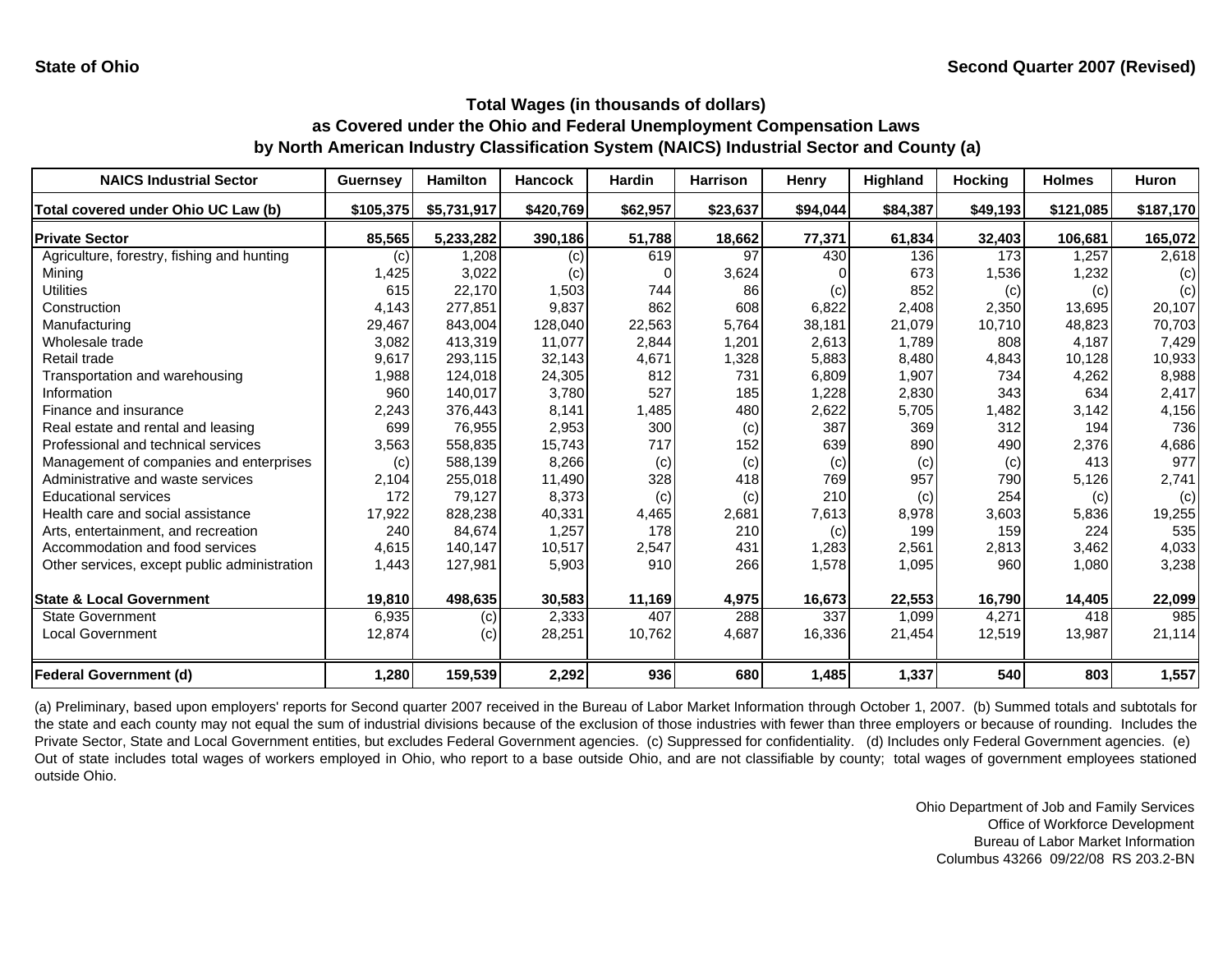| <b>NAICS Industrial Sector</b>               | <b>Jackson</b> | <b>Jefferson</b> | Knox      | Lake      | Lawrence | Licking   | Logan     | Lorain    | Lucas       | <b>Madison</b> |
|----------------------------------------------|----------------|------------------|-----------|-----------|----------|-----------|-----------|-----------|-------------|----------------|
| Total covered under Ohio UC Law (b)          | \$79,261       | \$207,325        | \$160,983 | \$921,494 | \$83,061 | \$440,168 | \$185,259 | \$873,789 | \$2,040,641 | \$115,409      |
| <b>Private Sector</b>                        | 65,677         | 180,638          | 137,987   | 802,603   | 58,617   | 367,212   | 165,093   | 736,999   | 1,761,418   | 85,580         |
| Agriculture, forestry, fishing and hunting   | 490            | (c)              | 441       | 7,580     | (c)      | 1,981     | 475       | 7,024     | 2,681       | 721            |
| Mining                                       | 1,758          | 1,568            | 1,166     | 2,909     | (c)      | 1,143     | 762       | 248       | 1,116       |                |
| Utilities                                    | (c)            | 16,879           | 500       | 46,243    | 1,142    | 2,552     | (c)       | 6,206     | 10,746      | (c)            |
| Construction                                 | 4,235          | 16,416           | 7,873     | 43,384    | 5,652    | 31,287    | 5,921     | 49,212    | 123,150     | 4,197          |
| Manufacturing                                | 28,852         | 44,869           | 57,704    | 274,618   | 6,092    | 90,521    | 87,677    | 277,520   | 355,146     | 32,784         |
| Wholesale trade                              | 1,708          | 5,516            | 3,564     | 58,453    | 1,616    | 12,724    | 4,115     | 31,952    | 98,194      | 4,448          |
| Retail trade                                 | 7,697          | 16,959           | 12,316    | 83,537    | 11,293   | 42,287    | 9,887     | 73,874    | 148,783     | 11,501         |
| Transportation and warehousing               | 1,036          | 3,420            | 1,355     | 8,830     | 8,132    | 19,194    | 12,371    | 18,613    | 83,863      | 8,516          |
| Information                                  | 684            | 5,047            | 3,117     | 6,914     | 1,108    | 4,872     | 843       | 10,578    | 35,961      | 453            |
| Finance and insurance                        | 3,041          | 3,308            | 3,174     | 22,654    | 2,249    | 25,148    | 2,591     | 19,059    | 88,407      | 1,339          |
| Real estate and rental and leasing           | 344            | 1,946            | 881       | 6,135     | 321      | 4.579     | 1,288     | 5.959     | 18.415      | 539            |
| Professional and technical services          | 841            | 4,221            | 2,483     | 41,375    | 1,663    | 18,571    | 5,493     | 30,457    | 113,415     | 6,208          |
| Management of companies and enterprises      | 536            | (c)              | 850       | 23,718    | 957      | 14,083    | (c)       | 8.760     | 83,439      | 278            |
| Administrative and waste services            | 2,205          | 11,710           | 2,791     | 32,211    | 2,354    | 13,768    | 9,964     | 27.910    | 95,142      | 3,194          |
| <b>Educational services</b>                  | (c)            | 4,503            | 12,178    | 9,083     | 150      | 10,658    | 121       | 19,734    | 24,712      | (c)            |
| Health care and social assistance            | 7,867          | 34,149           | 20,152    | 82,355    | 11,086   | 47,754    | 15,927    | 105,839   | 358,633     | 7,578          |
| Arts, entertainment, and recreation          | 104            | 1.106            | 579       | 5,044     | 139      | 3,099     | 647       | 4.398     | 14,859      | 137            |
| Accommodation and food services              | 2,833          | 5,234            | 4,294     | 27,288    | 3,014    | 15,914    | 3,252     | 23,258    | 58,431      | 2,591          |
| Other services, except public administration | 986            | 3,095            | 2,569     | 20,271    | 1,606    | 7,077     | 3,152     | 16,397    | 46,323      | 804            |
| <b>State &amp; Local Government</b>          | 13,584         | 26,687           | 22,996    | 118,891   | 24,445   | 72,957    | 20,166    | 136,789   | 279,224     | 29,829         |
| <b>State Government</b>                      | 2,169          | 1,203            | (c)       | 1,686     | 2,404    | 11,440    | 786       | 13.749    | 82,104      | 14,476         |
| <b>Local Government</b>                      | 11,415         | 25,484           | (c)       | 117,205   | 22,041   | 61,517    | 19,380    | 123,041   | 197,119     | 15,353         |
| <b>Federal Government (d)</b>                | 848            | 2,913            | 1,382     | 6,869     | 1,591    | 7,401     | 1,876     | 25,378    | 29,210      | 1,033          |

(a) Preliminary, based upon employers' reports for Second quarter 2007 received in the Bureau of Labor Market Information through October 1, 2007. (b) Summed totals and subtotals for the state and each county may not equal the sum of industrial divisions because of the exclusion of those industries with fewer than three employers or because of rounding. Includes the Private Sector, State and Local Government entities, but excludes Federal Government agencies. (c) Suppressed for confidentiality. (d) Includes only Federal Government agencies. (e) Out of state includes total wages of workers employed in Ohio, who report to <sup>a</sup> base outside Ohio, and are not classifiable by county; total wages of government employees stationed outside Ohio.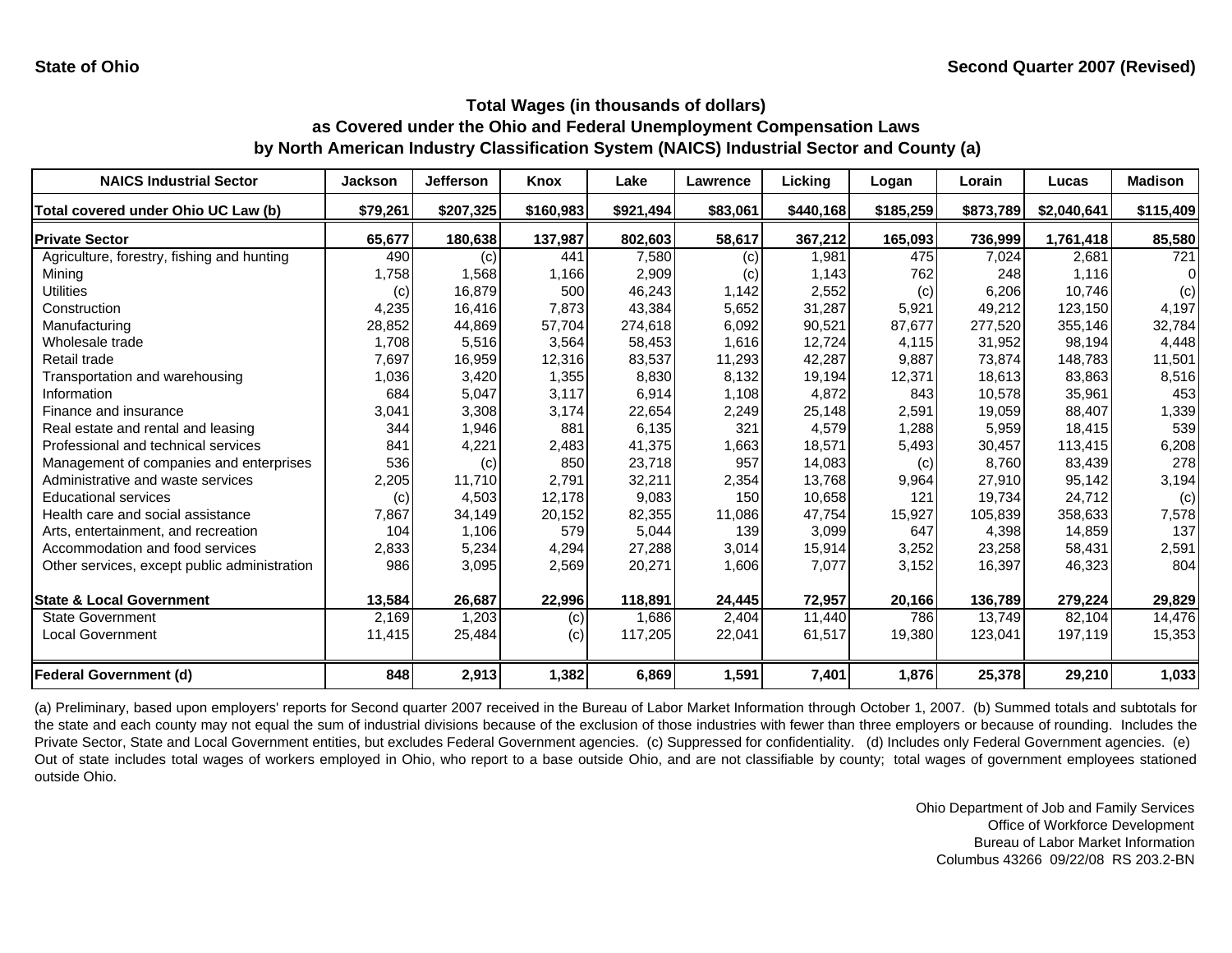| <b>NAICS Industrial Sector</b>               | <b>Mahoning</b> | <b>Marion</b> | <b>Medina</b> | <b>Meigs</b> | <b>Mercer</b> | <b>Miami</b> | <b>Monroe</b> | <b>Montgomery</b> | <b>Morgan</b> | <b>Morrow</b> |
|----------------------------------------------|-----------------|---------------|---------------|--------------|---------------|--------------|---------------|-------------------|---------------|---------------|
| Total covered under Ohio UC Law (b)          | \$802,440       | \$229,886     | \$512,514     | \$21,741     | \$127,448     | \$345,921    | \$24,363      | \$2,602,260       | \$16,689      | \$41,105      |
| <b>Private Sector</b>                        | 675,419         | 175,053       | 446,495       | 14,496       | 106,382       | 301,340      | 19,142        | 2,295,721         | 11,509        | 27,820        |
| Agriculture, forestry, fishing and hunting   | 683             | 681           | 1,172         | 505          | 2,333         | 538          | 59            | 1,549             | (c)           | 87            |
| Mining                                       | 2,921           | (c)           | (c)           | 1,413        | (c)           | 529          | 336           | (c)               | 232           | 251           |
| Utilities                                    | 6,286           | (c)           | (c)           | (c)          | (c)           | (c)          | 335           | (c)               | (c)           | (c)           |
| Construction                                 | 56,429          | 7,909         | 39,301        | 2,273        | 8,210         | 18,487       | 1,170         | 108,779           | 1,212         | 3,005         |
| Manufacturing                                | 98,842          | 75,586        | 107,775       | (c)          | 45,537        | 115,152      | (c)           | 479,101           | 3,953         | 11,949        |
| Wholesale trade                              | 59,318          | 7,016         | 34.427        | 668          | 4.767         | 23,868       | 436           | 121.371           | 1.001         | 846           |
| Retail trade                                 | 77,019          | 15,116        | 49,675        | 2,650        | 10,492        | 28,785       | 1,340         | 148,348           | 1,111         | 3,530         |
| Transportation and warehousing               | 36,229          | 5,603         | 28,059        | 157          | 10,738        | 12,954       | 744           | 77,280            | (c)           | 482           |
| Information                                  | 20,835          | (c)           | 4,886         | (c)          | 1,183         | 2,362        | (c)           | 129,549           | 206           | 399           |
| Finance and insurance                        | 31,970          | 4,621         | 12,637        | 955          | 5,487         | 10,120       | 2,869         | 147,040           | 564           | 636           |
| Real estate and rental and leasing           | 7,460           | 1,426         | 4,212         | 46           | 932           | 2,492        | 18            | 29,604            |               | 174           |
| Professional and technical services          | 31,959          | 3,615         | 24,499        | 324          | 2,362         | 7,593        | 237           | 176,188           | 208           | 733           |
| Management of companies and enterprises      | 9,437           | 1,849         | 39,629        | (c)          | 259           | (c)          | $\Omega$      | 96,127            | (c)           | $\Omega$      |
| Administrative and waste services            | 45,914          | 4,780         | 22,100        | 507          | 1,620         | 11,974       | 2,014         | 111,580           | (c)           | 425           |
| <b>Educational services</b>                  | 7,529           | 418           | 1,655         | (c)          | 182           | 986          | 150           | 58,815            |               | (c)           |
| Health care and social assistance            | 133,673         | 24,987        | 48,546        | 2,353        | 5,896         | 36,658       | 686           | 442,152           | 1,956         | 2,944         |
| Arts, entertainment, and recreation          | 2.707           | 561           | 3,597         | (c)          | 524           | 1,079        | 14            | 12,928            | 20            | 218           |
| Accommodation and food services              | 27,851          | 5,378         | 14,254        | 1,036        | 2,821         | 10,137       | 221           | 71,825            | 378           | 1,041         |
| Other services, except public administration | 18,357          | 3,707         | 8,794         | 342          | 2,757         | 5,475        | 423           | 54,055            | 195           | 408           |
| <b>State &amp; Local Government</b>          | 127,021         | 54,833        | 66,019        | 7,246        | 21,066        | 44,581       | 5,221         | 306,539           | 5,180         | 13,285        |
| <b>State Government</b>                      | 34.617          | 15,365        | 1.821         | 428          | 1,267         | 1,552        | 344           | 22,622            | 506           | 972           |
| <b>Local Government</b>                      | 92,404          | 39,467        | 64,198        | 6,817        | 19,798        | 43,028       | 4,878         | 283,918           | 4,674         | 12,314        |
| <b>Federal Government (d)</b>                | 20,579          | 1,940         | 5,070         | 833          | 1,141         | 2,749        | 566           | 65,490            | 370           | 641           |

(a) Preliminary, based upon employers' reports for Second quarter 2007 received in the Bureau of Labor Market Information through October 1, 2007. (b) Summed totals and subtotals for the state and each county may not equal the sum of industrial divisions because of the exclusion of those industries with fewer than three employers or because of rounding. Includes the Private Sector, State and Local Government entities, but excludes Federal Government agencies. (c) Suppressed for confidentiality. (d) Includes only Federal Government agencies. (e) Out of state includes total wages of workers employed in Ohio, who report to <sup>a</sup> base outside Ohio, and are not classifiable by county; total wages of government employees stationed outside Ohio.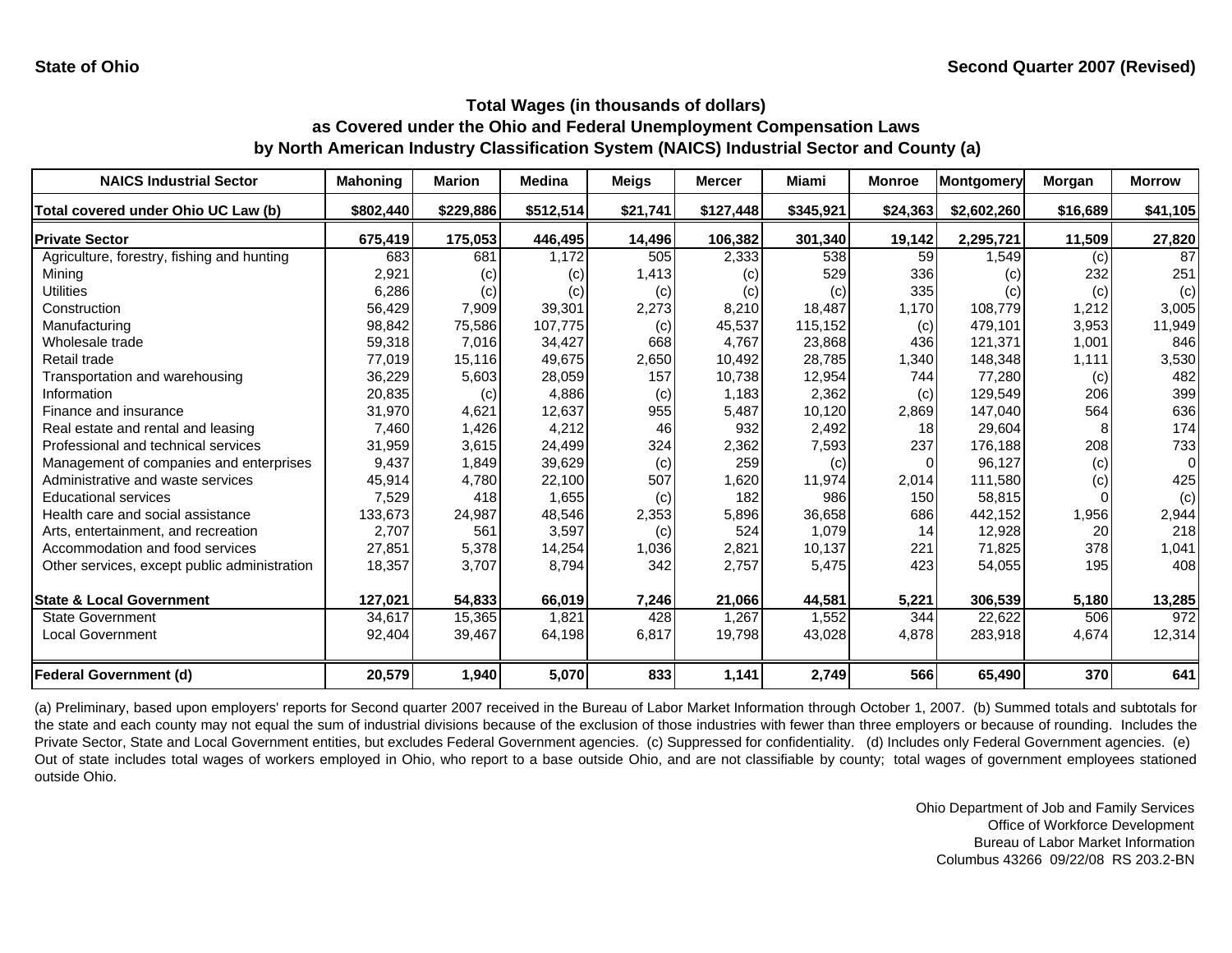| <b>NAICS Industrial Sector</b>               | <b>Muskingum</b> | <b>Noble</b> | <b>Ottawa</b> | <b>Paulding</b> | Perry    | Pickaway  | <b>Pike</b> | Portage   | <b>Preble</b> | Putnam   |
|----------------------------------------------|------------------|--------------|---------------|-----------------|----------|-----------|-------------|-----------|---------------|----------|
| Total covered under Ohio UC Law (b)          | \$254,446        | \$24,041     | \$122,323     | \$36,838        | \$45,842 | \$123,608 | \$87,095    | \$463,452 | \$81,702      | \$80,654 |
| <b>Private Sector</b>                        | 213,024          | 15,398       | 102,468       | 28,233          | 32,580   | 85,189    | 72,890      | 336,703   | 68,033        | 67,805   |
| Agriculture, forestry, fishing and hunting   | 86               | (c)          | 649           | 2,252           | 88       | 697       | (c)         | 916       | 586           | 709      |
| Mining                                       | 3,905            | 1,626        | 2,695         | (c)             | 2,590    | (c)       | (c)         | 4,371     | (c)           | (c)      |
| Utilities                                    | 3,031            | 89           | (c)           | (c)             | 450      | 953       | (c)         | 416       | (c)           | (c)      |
| Construction                                 | 8,900            | 734          | 4,628         | 1,562           | 7,540    | 7,617     | 8,370       | 22,358    | 3,198         | 7,853    |
| Manufacturing                                | 50,178           | 5,777        | 28,755        | 14,250          | 8,468    | 30,931    | 35,070      | 128,993   | 36,473        | 31,878   |
| Wholesale trade                              | 11,062           | 608          | 2,159         | 1,406           | 710      | 4,792     | 703         | 33,773    | 3,413         | 1,946    |
| Retail trade                                 | 27,188           | 1,557        | 10,727        | 1,954           | 2,734    | 8,627     | 4,979       | 32,405    | 6,703         | 5,687    |
| Transportation and warehousing               | 8,840            | 559          | 3,957         | 674             | 325      | 1,615     | 861         | 9,390     | 1,225         | 3,032    |
| Information                                  | 3,481            | 175          | 802           | 96              | 407      | 730       | 355         | 3,672     | 278           | 800      |
| Finance and insurance                        | 8,593            | 589          | 3,259         | 683             | 1,212    | 3,008     | 1,413       | 6,647     | 1,912         | 2,975    |
| Real estate and rental and leasing           | 1,763            | (c)          | 816           | 98              | 72       | 578       | 205         | 3,253     | 388           | 182      |
| Professional and technical services          | 5,414            | 305          | 1,517         | 499             | 1,384    | 2,851     | 2,421       | 13,251    | 1,257         | 2,065    |
| Management of companies and enterprises      | 989              |              | (c)           |                 | (c)      | 1,024     | (c)         | 9,070     |               | 0        |
| Administrative and waste services            | 4,948            | (c)          | 1,264         | 209             | 421      | 3,699     | 6,046       | 9,134     | 1,733         | 1,526    |
| <b>Educational services</b>                  | 4,813            |              | (c)           | (c)             | (c)      | (c)       | 84          | 4,723     | (c)           | 439      |
| Health care and social assistance            | 52,414           | 2,760        | 10,461        | 2,489           | 4,210    | 13,033    | 7,342       | 25,458    | 6,515         | 5,381    |
| Arts, entertainment, and recreation          | 1,175            | (c)          | 3,787         | (c)             | 110      | 767       | 49          | 5,595     | 268           | 290      |
| Accommodation and food services              | 9,511            | 331          | 6,436         | 585             | 901      | 2,865     | 2,046       | 13,936    | 2,050         | 1,489    |
| Other services, except public administration | 6,734            | 149          | 2,441         | 700             | 680      | 1,216     | 693         | 9,344     | 1,376         | 1,349    |
| <b>State &amp; Local Government</b>          | 41,423           | 8,643        | 19,854        | 8,605           | 13,262   | 38,419    | 14,205      | 126,749   | 13,668        | 12,850   |
| <b>State Government</b>                      | 3,449            | (c)          | 2,305         | 304             | 467      | 16,103    | 588         | (c)       | 780           | 573      |
| <b>Local Government</b>                      | 37,973           | (c)          | 17,549        | 8,302           | 12,796   | 22,316    | 13,617      | (c)       | 12,889        | 12,277   |
| <b>Federal Government (d)</b>                | 3,748            | 284          | 2,190         | 543             | 795      | 1,104     | 948         | 3,739     | 1,018         | 829      |

(a) Preliminary, based upon employers' reports for Second quarter 2007 received in the Bureau of Labor Market Information through October 1, 2007. (b) Summed totals and subtotals for the state and each county may not equal the sum of industrial divisions because of the exclusion of those industries with fewer than three employers or because of rounding. Includes the Private Sector, State and Local Government entities, but excludes Federal Government agencies. (c) Suppressed for confidentiality. (d) Includes only Federal Government agencies. (e) Out of state includes total wages of workers employed in Ohio, who report to <sup>a</sup> base outside Ohio, and are not classifiable by county; total wages of government employees stationed outside Ohio.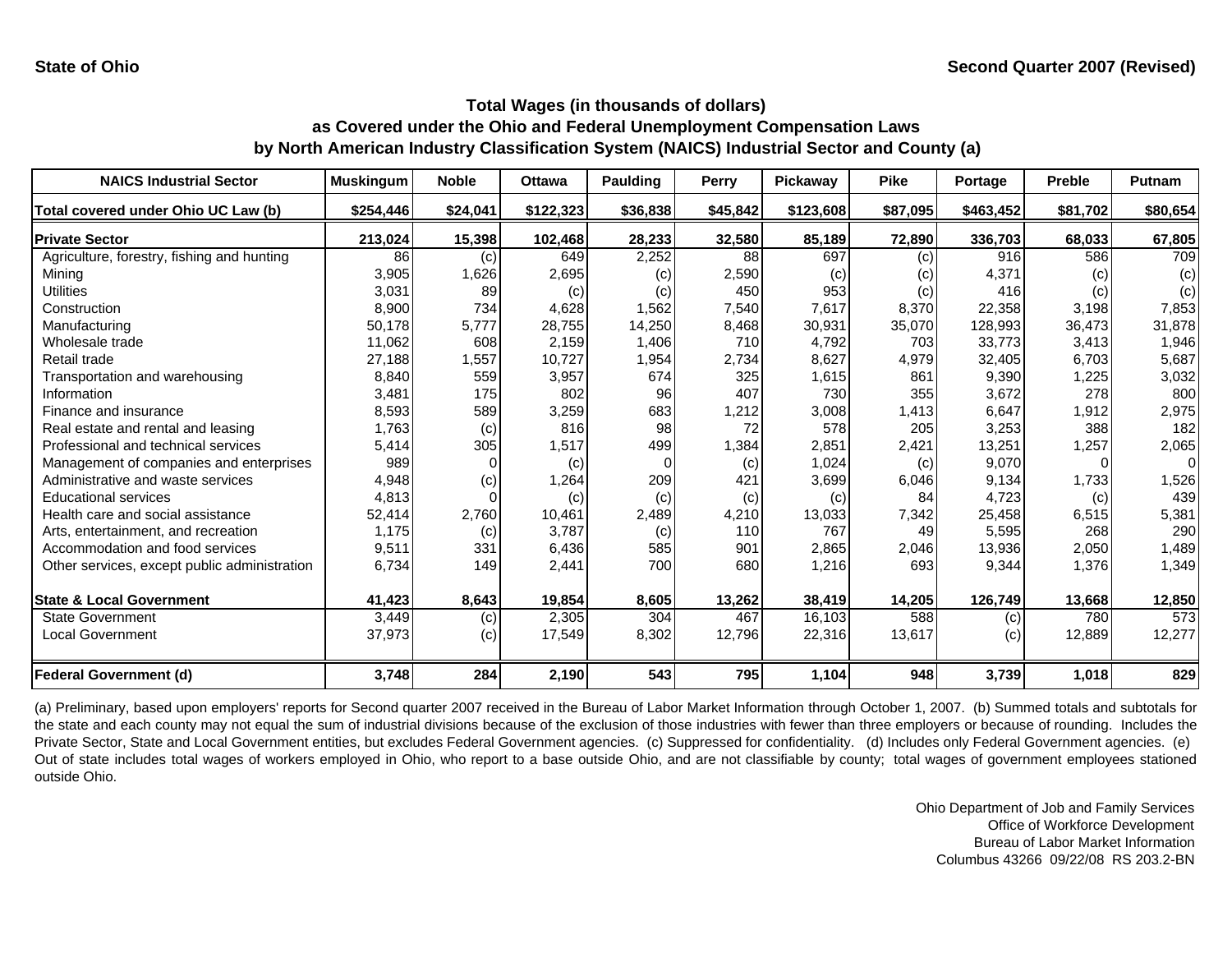| <b>NAICS Industrial Sector</b>               | <b>Richland</b>   | <b>Ross</b> | <b>Sandusky</b> | <b>Scioto</b> | <b>Seneca</b> | <b>Shelby</b> | <b>Stark</b> | <b>Summit</b> | <b>Trumbull</b> | <b>Tuscarawas</b> |
|----------------------------------------------|-------------------|-------------|-----------------|---------------|---------------|---------------|--------------|---------------|-----------------|-------------------|
| Total covered under Ohio UC Law (b)          | \$449,947         | \$219,912   | \$211,140       | \$174,102     | \$157,784     | \$290,056     | \$1,346,911  | \$2,658,460   | \$755,373       | \$266,895         |
| <b>Private Sector</b>                        | 378,737           | 174,095     | 182,632         | 127,033       | 134,786       | 265,654       | 1,182,135    | 2,360,734     | 669,963         | 228,976           |
| Agriculture, forestry, fishing and hunting   | 648               | 318         | 802             | (c)           | 687           | 527           | 1.451        | 1.161         | 365             | 606               |
| Mining                                       | $\left( c\right)$ | 231         | (c)             | (c)           | 1,366         | (c)           | 3,295        | 1,032         | 302             | 4,816             |
| Utilities                                    | (c)               | 2,357       | 689             | 1,526         | 1,403         | (c)           | 7,900        | 25,188        | 3,186           | 850               |
| Construction                                 | 18,223            | 8,595       | 9,471           | 13,177        | 11,116        | 16,190        | 74,317       | 125,247       | 26.767          | 14,433            |
| Manufacturing                                | 140,674           | 56,514      | 92,973          | 18,135        | 52,639        | 160,763       | 356,053      | 447,815       | 311,507         | 79,892            |
| Wholesale trade                              | 19,265            | 5,948       | 5,938           | 2,490         | 5,070         | 18,501        | 74,793       | 193,862       | 22,445          | 11,987            |
| Retail trade                                 | 39,442            | 19,794      | 15,283          | 15,799        | 11,585        | 15,418        | 114,234      | 199,119       | 59,531          | 23,245            |
| Transportation and warehousing               | 11,816            | 4,405       | 2,741           | 3,164         | 3,623         | 9,017         | 26,561       | 96,194        | 24,334          | 8,363             |
| Information                                  | 14,262            | 6,902       | 1,463           | 2,128         | 1,918         | 2,659         | 19,802       | 49,230        | 8,007           | 3,642             |
| Finance and insurance                        | 10,776            | 4,788       | 4,426           | 4,328         | 6,261         | 3,234         | 64,765       | 115,724       | 16,465          | 6,869             |
| Real estate and rental and leasing           | 2,373             | 989         | 3,470           | 1,250         | (c)           | 1,783         | 9,938        | 21,427        | 7,806           | 1,898             |
| Professional and technical services          | 9,419             | 2,852       | 3,048           | 4,857         | 2,643         | 3,922         | 43,613       | 164,959       | 12,805          | 10,734            |
| Management of companies and enterprises      | 879               | 2,634       | 2,946           | 382           | (c)           | $\Omega$      | 16,138       | 276,225       | 8,534           | 1,576             |
| Administrative and waste services            | 14,710            | 6,384       | 6,238           | 2,755         | 3,026         | 8,006         | 47,676       | 124,376       | 22,586          | 8,356             |
| <b>Educational services</b>                  | 1,981             | 653         | (c)             | 930           | 5,962         | 737           | 18,335       | 22,451        | 2,915           | 776               |
| Health care and social assistance            | 67,362            | 40,133      | 21,643          | 46,871        | 16,449        | 16,038        | 223,155      | 367,610       | 111,019         | 33,737            |
| Arts, entertainment, and recreation          | 1,860             | 757         | 1,072           | 300           | 525           | 293           | 6,228        | 15,915        | 2,980           | 950               |
| Accommodation and food services              | 13,899            | 7,330       | 5,993           | 6,417         | 3,708         | 3,975         | 43,455       | 66,386        | 18,127          | 9,477             |
| Other services, except public administration | 8,383             | 2,512       | 3,433           | 2,126         | 2,691         | 3,686         | 30,426       | 46,813        | 10,281          | 6,770             |
| <b>State &amp; Local Government</b>          | 71,210            | 45,817      | 28,509          | 47,069        | 22,998        | 24,402        | 164,777      | 297,727       | 85,409          | 37,920            |
| <b>State Government</b>                      | 17.197            | 17,282      | 2,823           | 19,047        | 4,631         | 3,589         | 15.654       | 55,935        | 9,502           | 4,948             |
| <b>Local Government</b>                      | 54,013            | 28,536      | 25,686          | 28,023        | 18,367        | 20,813        | 149,123      | 241,792       | 75,908          | 32,972            |
| <b>Federal Government (d)</b>                | 8,959             | 22,197      | 1,439           | 2,199         | 1,620         | 1,067         | 16,008       | 29,617        | 6,033           | 2,698             |

(a) Preliminary, based upon employers' reports for Second quarter 2007 received in the Bureau of Labor Market Information through October 1, 2007. (b) Summed totals and subtotals for the state and each county may not equal the sum of industrial divisions because of the exclusion of those industries with fewer than three employers or because of rounding. Includes the Private Sector, State and Local Government entities, but excludes Federal Government agencies. (c) Suppressed for confidentiality. (d) Includes only Federal Government agencies. (e) Out of state includes total wages of workers employed in Ohio, who report to <sup>a</sup> base outside Ohio, and are not classifiable by county; total wages of government employees stationed outside Ohio.